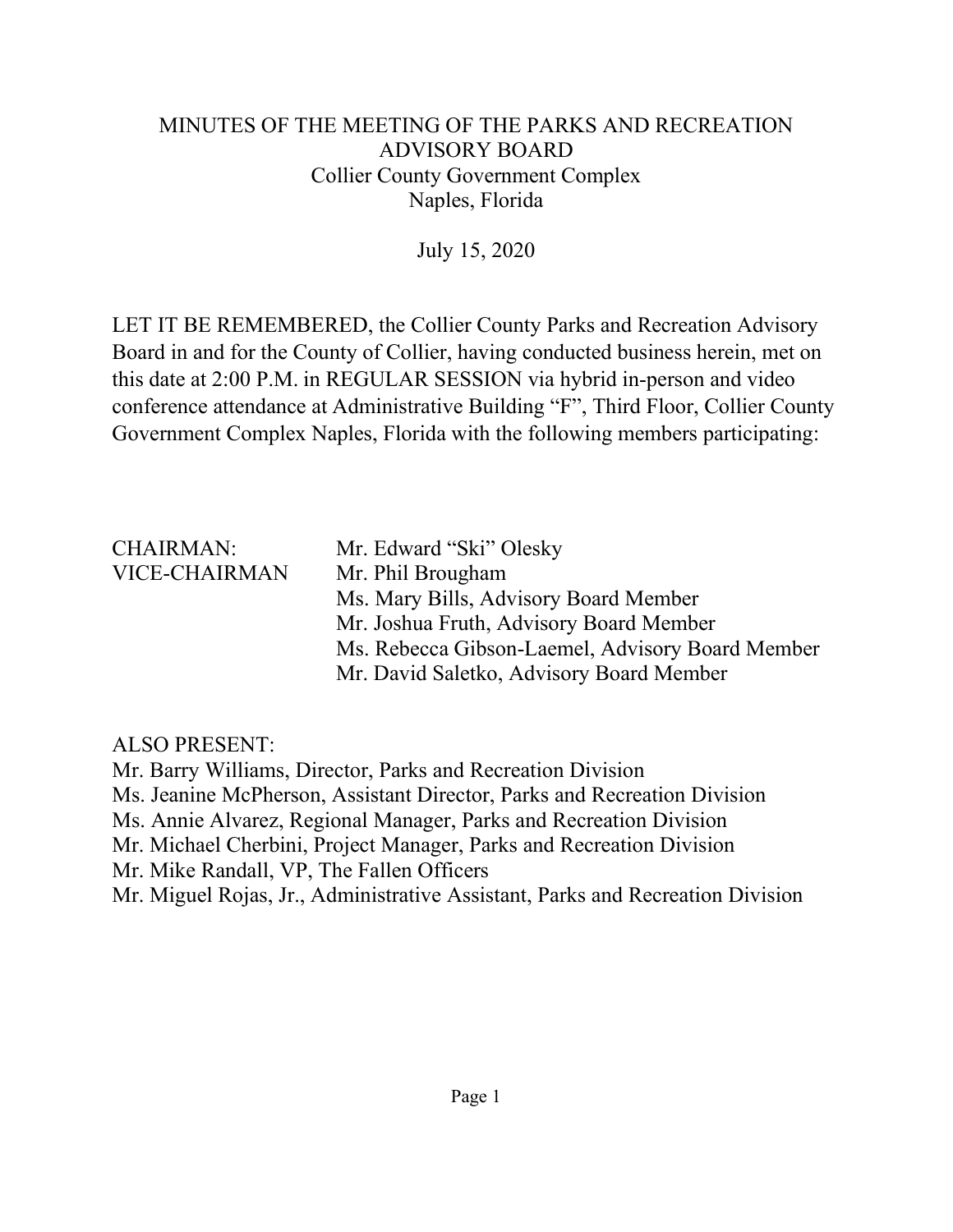## **I. Call to Order**

#### **II. Pledge of Allegiance and Invocation**

The Pledge of Allegiance was recited, and a moment of silence observed.

#### **III. Approval of the Agenda**

*Ms. Bills entered a motion to approve the July 15, 2020 meeting agenda. Mr. Josh Fruth seconded the motion. All members were in favor. The motion was carried, 5-0.* 

## **IV. Approval of Meeting Minutes**

*Ms. Bills entered a motion to approve the June 17, 2020 meeting minutes. The motion was seconded by Mr. Saletko. Ms. Gibson-Laemel abstained from the vote due to her absence at the June 15, 2020 meeting. Remaining members were in favor. The motion was carried, 4-0, with 1 abstention.* 

## **V. Public/Board Comments**

+There were no comments from members of the public.

+Mr. Olesky noted condition issues with the basketball courts at both Immokalee Community Park and Immokalee South Park. Ms. Alvarez clarified that basketball and tennis court resurfacing are included as projects in the 5-year plan. Mr. Williams stated that the concern would be investigated, and an update would be provided at the next PARAB meeting.

+It was further noted by Ms. Alvarez that installation of the new playground in Immokalee is soon to commence. The gymnasium/basketball court at the Immokalee Sports Complex has been completed, with the Teen Center soon to be completed.

+Ms. Gibson-Laemel inquired as to the status of resurfacing of the tennis courts and the possible addition of more pickleball courts at Veteran's Community Park. Mr. Williams clarified that the four existing tennis courts will be resurfaced; two of the courts are temporarily marked for pickleball play, and two of the courts are planned to be permanently striped to accommodate pickleball play.

# **VI. Capital Projects Update**

**+Big Corkscrew Island Regional Park (BCIRP):** Phase I of the project continues to be on schedule. Vertical construction is soon to begin, with the competitive pool site having been dug at the aquatic facility. Design work has begun on Phase II; the area south of the canal, with 100% drawings anticipated to be completed in Fall 2020. Following bid solicitation, construction is planned to begin in September/October 2021. Phase II will include a roadway, four softball fields, fitness center and gymnasium complex.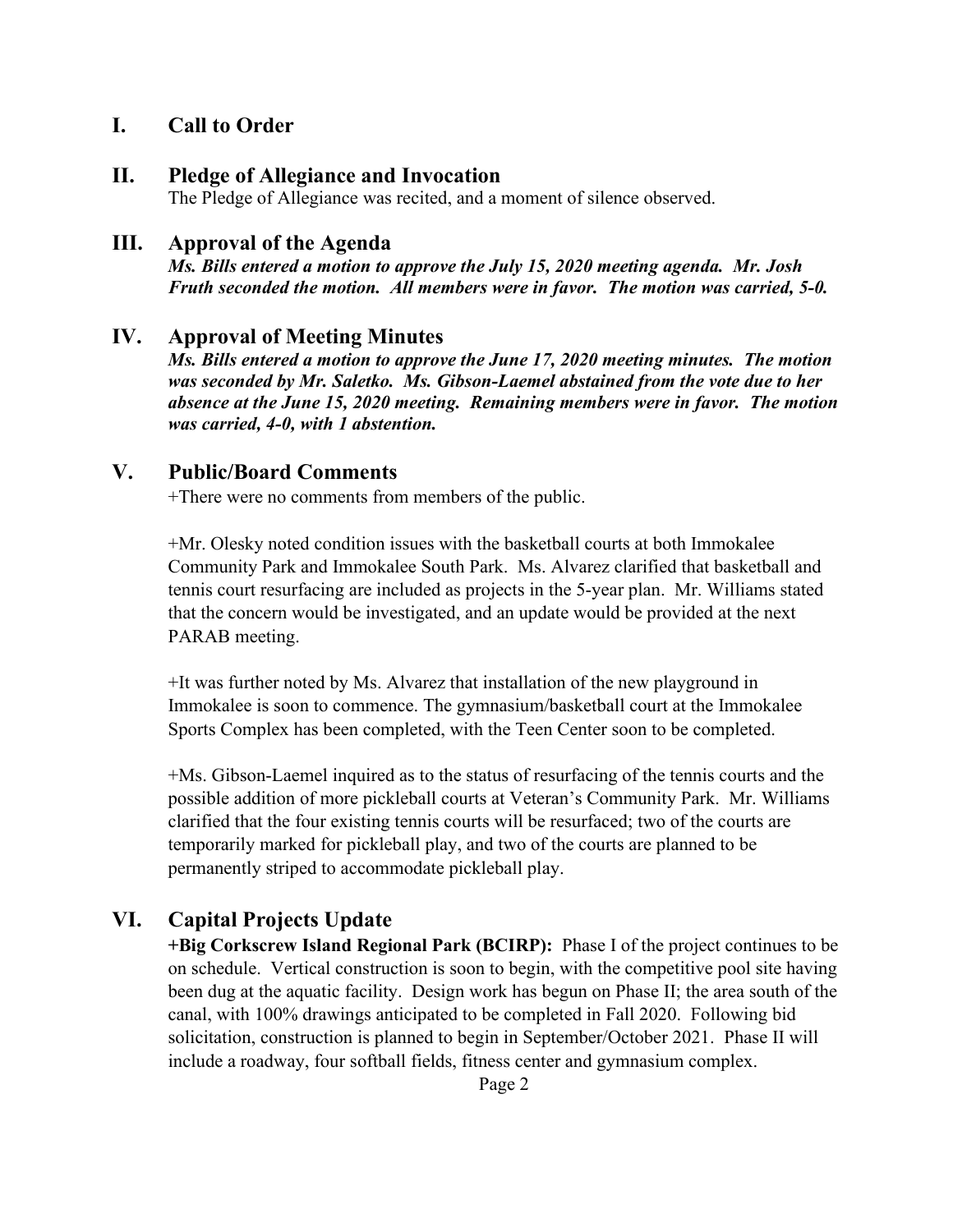Construction of Phase II is expected to take three years for completion, primarily due to work involved with reclamation of land from the lake area to accommodate the softball fields. Completion of entire park buildout is expected in 2024.

**+Debt Service:** An item is planned to be brought before the Board of County Commissioners (BCC) regarding pursuit of debt service to address aquatic restoration projects. Sun-n-Fun Lagoon will remain closed as restorative work continues, with replacement of the Lazy River Bridge identified as the most disruptive project. A meeting was recently held with an engineering firm to discuss a total refresh of the facility, notably with the addition of a FlowRider surfing feature. The estimated cost for this feature is approximately \$1.5M, which is anticipated to be included in the bond proposal. The cost of maintenance of the new feature will be considered in discussions with the County Manager, with whom Parks Staff is working to establish a maintenance plan for the entire Parks system. Mr. Brougham inquired as to whether the cost of the FlowRider feature would impact funding for other projects, either maintenance or new construction. It was noted by Mr. Williams that the Sun-n-Fun facility is one of the few within the Parks system, which "pays for itself" when in operation. There is also an opportunity to monetize the amenity, with food and beverage sales to spectators. Existing deck space is available to accommodate the FlowRider, with Engineering to identify capacity within State regulations, including ADA considerations. Mr. Bryan Vehovec, Project Manager with Facilities Management was recognized by Mr. Williams for his efforts in soliciting engineering firms for work on aquatics facilities, with three firms now readily available for projects.

**+Clam Pass:** The existing restrooms have been reconfigured, fully ADA compliant, and are now open for use. A new water fountain has also been installed. Work continues on new restroom construction, which is anticipated for completion in mid-August. The boardwalk is scheduled to be closed at that time for deck replacement work to begin, with boardwalk closure expected for approximately 60 days. The project will also include improvements to the shower deck, as well as ADA improvements. Coordination has been done between Parks Staff and Naples Grande Management regarding timing the project to coincide with the least busy two months of the year. Naples Grande Staff is exploring alternative options for providing beach access for their guests. The Park will be closed to the public while work on the boardwalk is done, however access to Clam Pass Beach will be available through Sea Gate access. Further, Parks Staff will work with Naples Grande Management to accommodate hotel guests who wish to access the beach.

**+Donna Fiala Eagle Lakes Community Park:** Mr. Brougham inquired as to the status of the Park expansion study.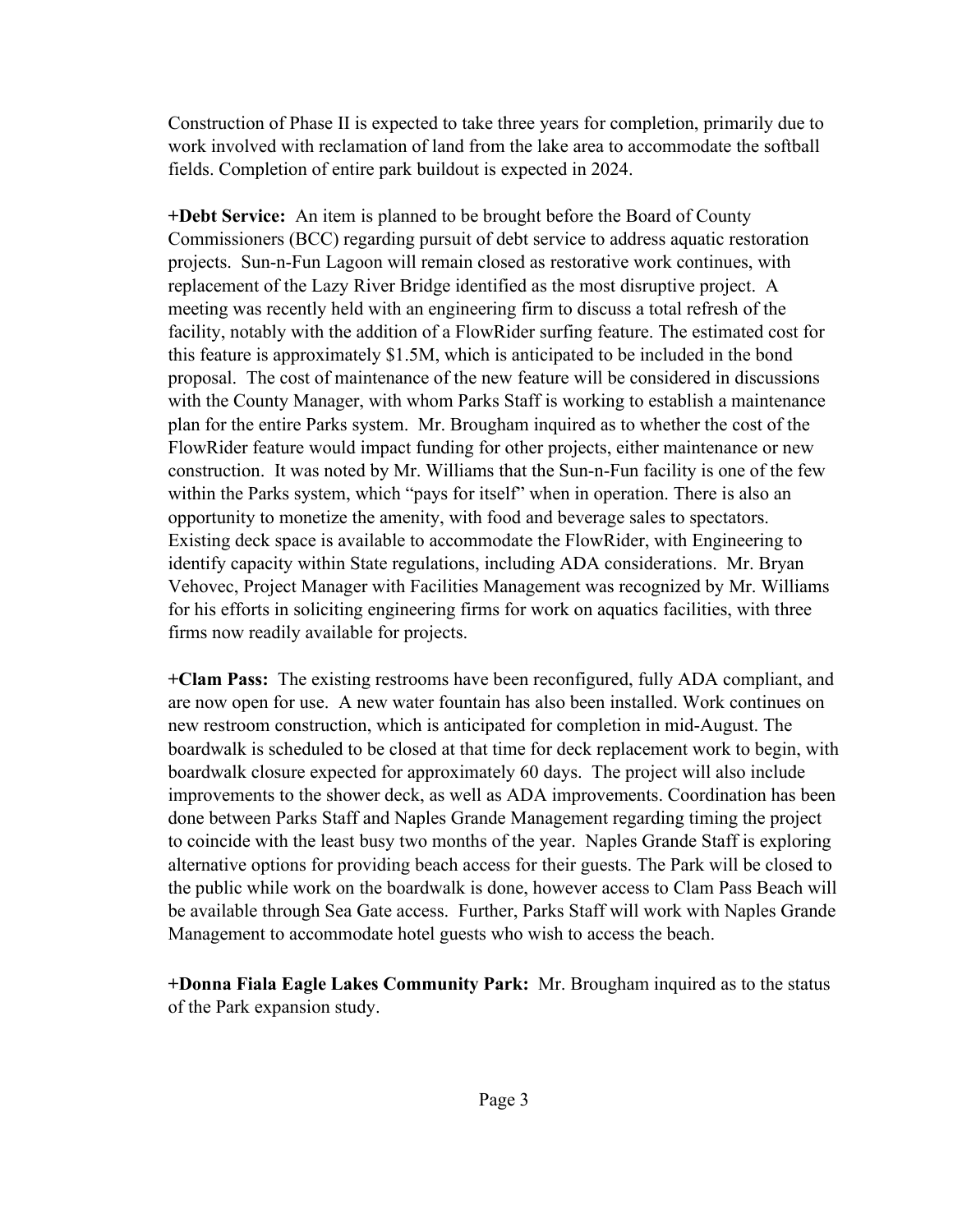Mr. Williams stated that Parks Staff is in the process of securing Mr. Tim Hancock, Senior Planner with Stantec, as the vendor who will assist in conducting a community charrette in the fall.

**+Manatee Community Park:** Mr. Brougham inquired as to the nature of a project at Manatee Community Park which is included on the Capital Projects list. It was noted by Mr. Williams that this entry was included in error. In the past, the decision was made to not pursue a possible hybrid park/affordable housing development at Manatee Community Park, with the current focus in East Naples on expansion of the Donna Fiala Eagle Lakes Community Park and the East Naples Community Park Master Plan.

**+BigShots/Golden Gate Golf Course:** Ms. Gibson-Laemel inquired as to the status of the BigShots amenity which is planned at the existing Golden Gate Country Club site. Mr. Fruth stated that lease negotiation is currently underway with the County. Public meetings are then planned to discuss the intent to convert the existing site to a 12-hole golf course, with the addition of the two-story, 60 bay BigShots facility.

**+Hurricane Irma Reparations:** Ms. Gibson-Laemel requested clarification on remaining projects for issues which resulted from Hurricane Irma. Mr. Williams stated that there are currently no active projects related to post-Irma damage. A loan had been retained toward 306 funds to address necessary repairs following the hurricane, however, as reimbursements from FEMA have been received, reconciliation with the fund has been possible. A portion of funds which remained from the account have been redirected to cover COVID-19 expenses, notably for extra cleaning, particularly at beach restrooms. Contracted cleaners have been brought on board to periodically clean these facilities.

#### **VII. New Business**

#### **a. Legends Concert Series – Mr. Mike Randall**

Mr. Mike Randall, VP, representing The Fallen Officers organization, addressed PARAB to seek approval of a monthly concert series proposed to be held at Sugden Park in support of fallen officers and law enforcement. The Legends Concert Series will feature top tribute bands from across the country, with a concert proposed to be held the first Friday or Saturday of each month, beginning November 2020 through July 2021. 100% of the proceeds from the event will go to the Fallen Officers organization, minus costs for the event, including the entertainment, stage, security, insurance, etc. Each concert will honor local first responders, military, police, and healthcare workers. Food trucks will be on site; however, no alcohol will be served.

Ms. Bills was in support of the concept, however expressed concern at the ability to accommodate appropriate social distancing at a large event.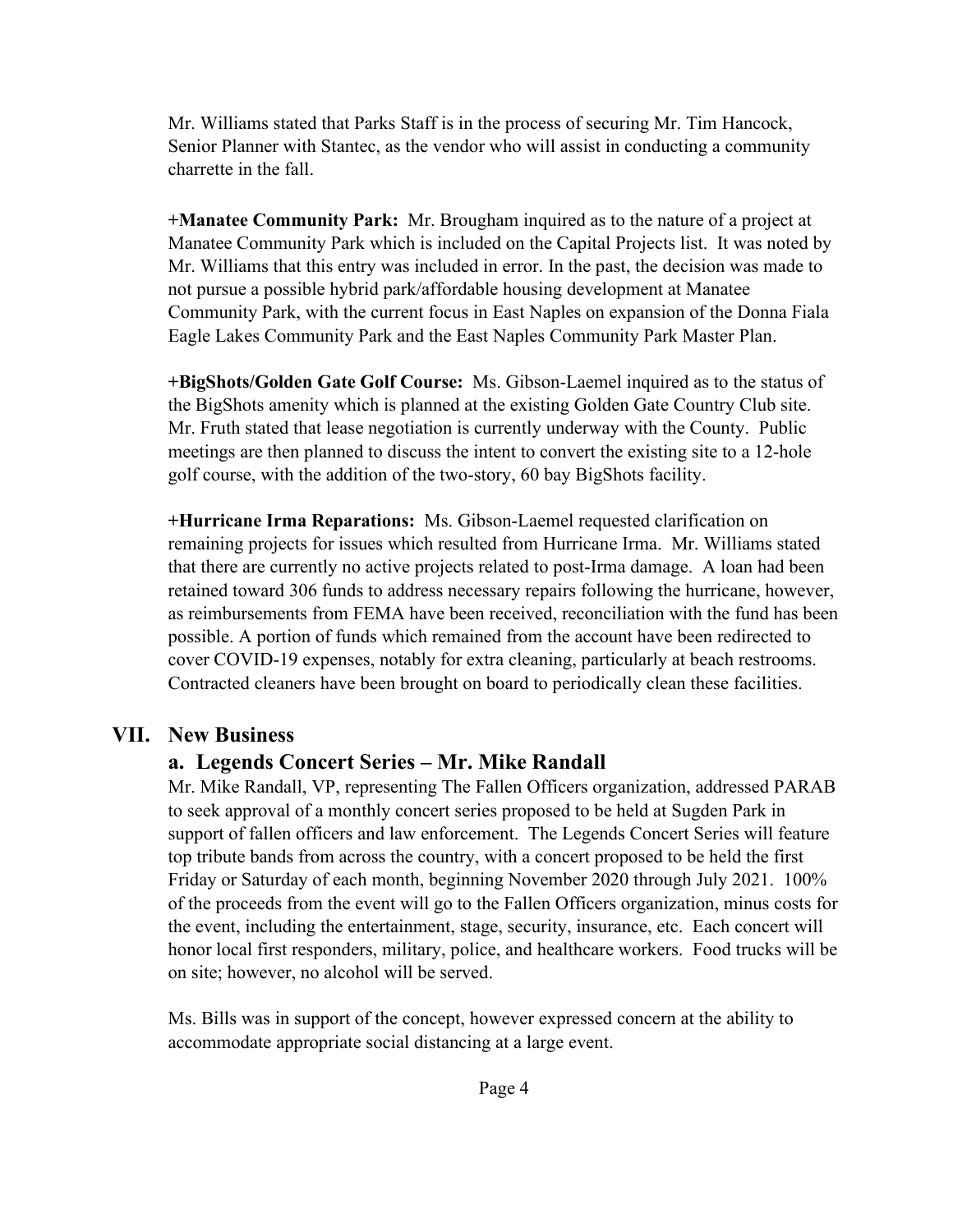Mr. Randall noted the availability of volunteers to assist with ensuring chairs and blankets are appropriately spaced apart. Further, CDC guidelines will continue to provide direction as the pandemic goes on over time.

Mr. Brougham also expressed support of the concept, however pointed out the uncertainty as to what restrictions may be necessary in the future, such as the recent modifications in beach access. As such, Mr. Brougham was uncomfortable with supporting a 9-month blanket approval which was requested for the concert series and instead, recommended approval for the initial concert in November, followed by consideration of continued concerts at that time. Mr. Randall concurred, however also noted the difficulty in booking the entertainment on short notice, with the potential for loss of deposits in the event of cancellation.

Mr. Randall stated that a plan for social distancing had been submitted for an event planned to be held in Cambier Park in October 2020. A limit was subsequently placed on the number of free tickets which could be distributed, to ensure appropriate social distancing of attendees at the event. Temperature checks will be done as well. Mr. Brougham suggested that a social distancing plan also be submitted to PARAB at the next scheduled meeting for review and further discussion, prior to a vote on the request for approval of the event. Ms. Bills concurred and further recommended that masks be strongly recommended, not required, if appropriate in November. Mr. Williams noted that COVID-19 plans are being requested of vendors and groups prior to the scheduling of events held at North Collier Regional Park. Parks Staff will work with Mr. Randall to discuss the availability of space at Sugden Park, to assist with formulation of a plan. Mr. Williams further noted the need to verify the availability of Sugden Park on the days requested by Mr. Randall for the event.

*Mr. Brougham entered a motion that the Fallen Officers organization prepare and submit a COVID-19 action plan, in coordination with Parks Staff, for presentation and discussion at the next scheduled PARAB meeting. Ms. Gibson-Laemel seconded the motion. All members were in favor. The motion was carried.* 

#### **b. Sun-n-Fun Lagoon FlowRider**

See previous discussion under Capital Projects Update – Debt Service.

## **VIII. Old Business**

## **a. Immokalee Ball Fields**

Ms. Annie Alvarez provided an update on actions taken in response to concerns expressed by members of the community and the Phoenix travel team related to use of the fields, as well as the condition and maintenance of the baseball and softball fields at Immokalee High School.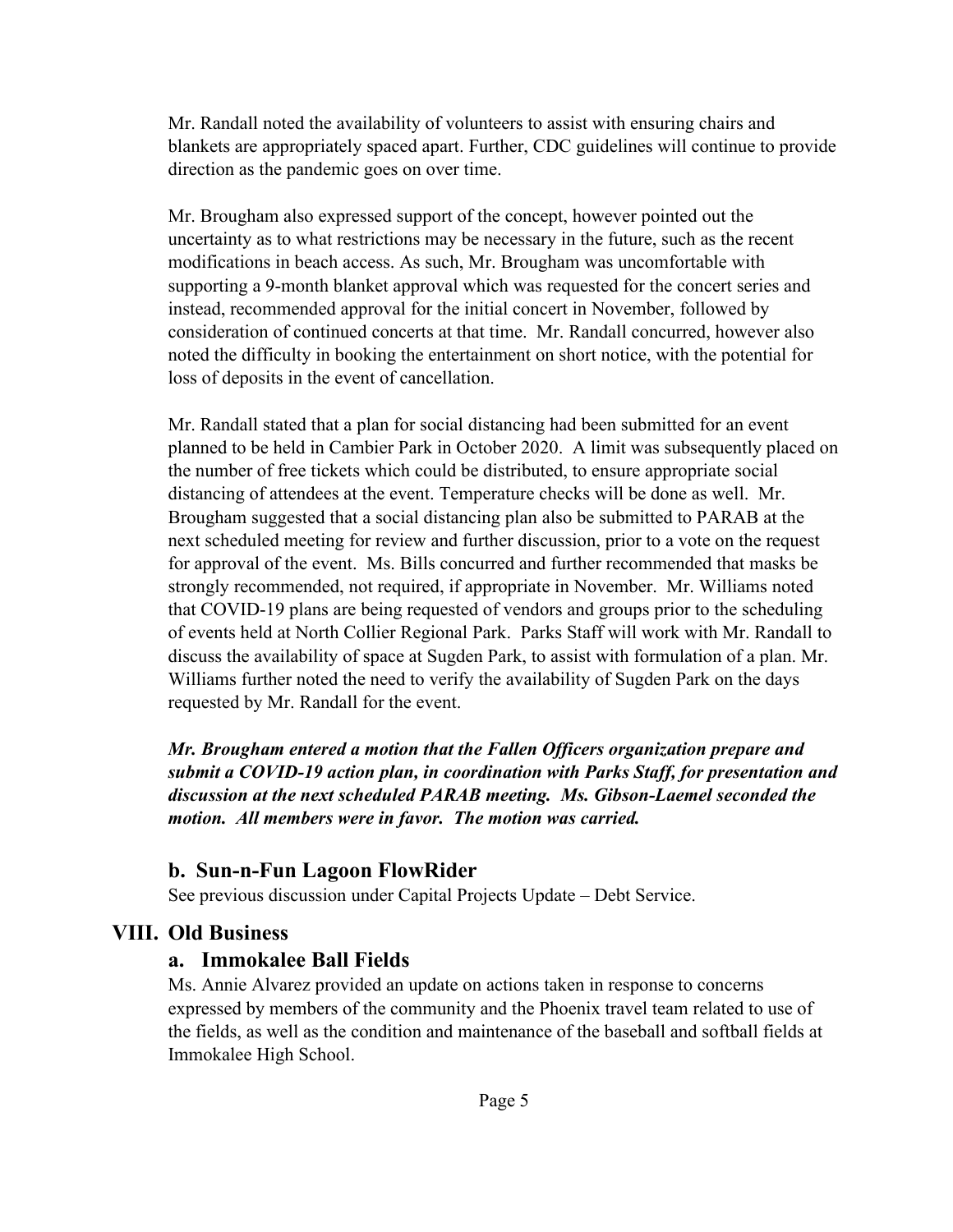Several meetings have been held in this regard, which have included members of Parks Staff, PARAB, School Board, and the Immokalee High School Athletic Director. It was clarified that field maintenance is the responsibility of the School Board, in accordance with an interlocal agreement with the Parks Division. As such, issues or concerns related to field maintenance should be directed to the School Board. Prior to the interlocal agreement, the Parks Division was responsible for field maintenance, maintaining field conditions at a recreational level. However, as Immokalee High School does not have ballfields, the interlocal agreement with the School Board was entered into, so ballfields may be maintained at a higher level of service.

It was noted that flooding issues on the fields have been addressed and that the current condition of the fields is good. The fields are not currently in use by the school system; however, are open and available for rental, as well as public use. Members of the public wishing to use the fields may make this request at the Community Center and a staff member will unlock the gate for field access. It was noted that Immokalee High School softball and baseball teams have first right to use during the season. Mr. Jeff Davenport, President, Immokalee Little League, has advocated for shared field use, as there are no other fields available in Immokalee for Little League play. Immokalee High School sports camps, which are sanctioned by the School Board and free to the public, also make use of the fields. Parks and Recreation events and leagues are scheduled off-season to avoid interference with High School use of the fields during season.

A meeting was also held to discuss field use by the Phoenix travel team. It was clarified by Mr. Marc Rouleau, Executive Director, Facilities Management, Collier County Public Schools that the Phoenix travel team is not a school or District sanctioned team, necessitating field rental payment, as well as coordination with the sports camps.

# **IX. Director's Highlights**

+ It was noted that summer recreation is now in week 6. The Collier School Board has delayed the return of students for the 2020-2021 school year, offering several alternatives for study in the setting of the coronavirus pandemic. Parks Staff has been in communication with Workforce Development and the School Board to potentially utilize Park Community Centers as an alternative location for children who do not wish to return to campus for study. The current plan is for Community Centers to reopen for public use following the completion of the summer recreation program in August.

+Youth sports organizations are planning for fall programming, having submitted COVID-19 safety plans to the Parks Division.

+The North Collier Regional Park gymnasium has reopened for adult basketball play, following receipt of a COVID-19 plan.